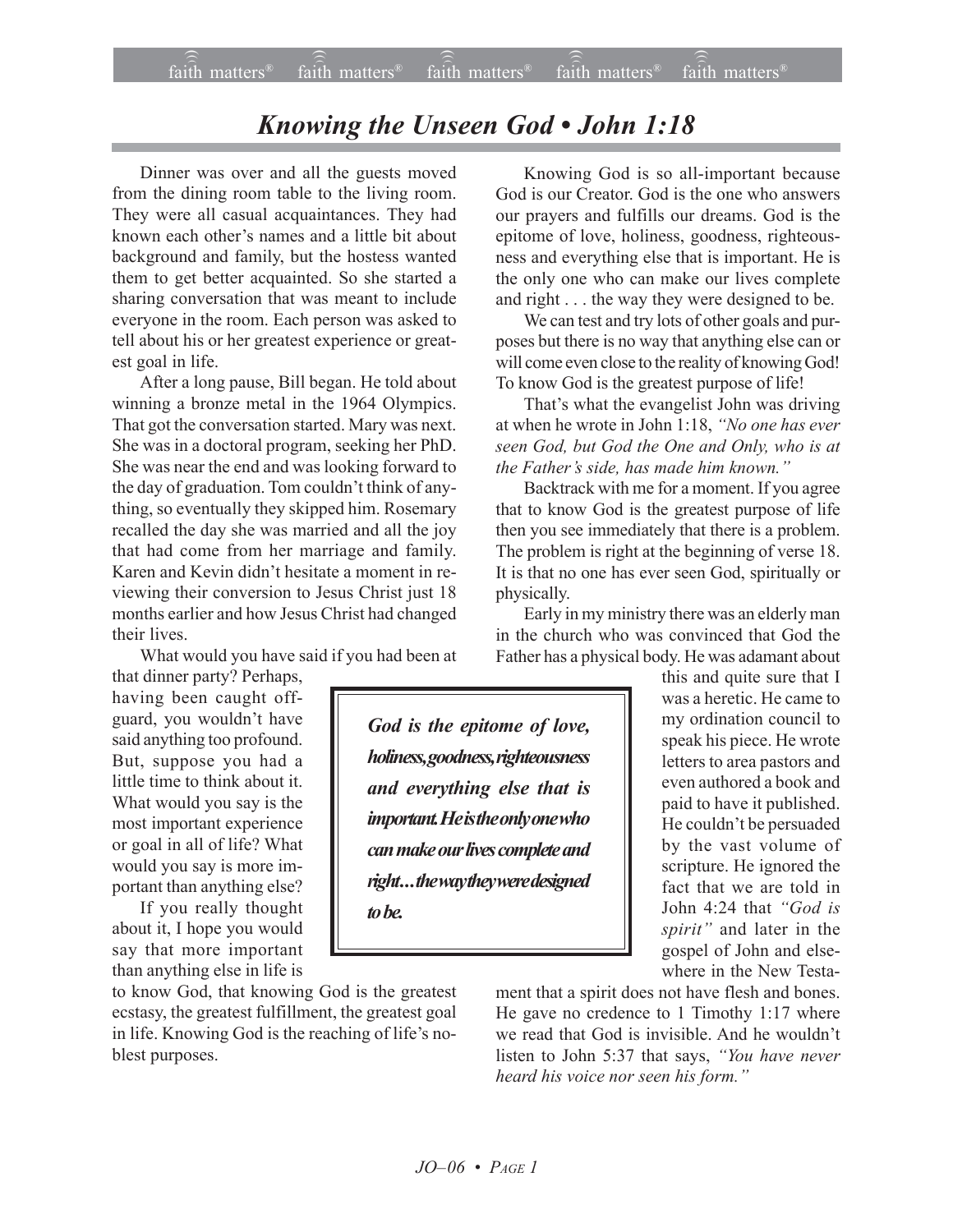## $\widehat{\widehat{\mathfrak{tair}}}$  matters  $\widehat{\widehat{\mathfrak{tair}}}$  matters  $\widehat{\widehat{\mathfrak{tair}}}$  matters  $\widehat{\widehat{\mathfrak{tair}}}$  matters  $\widehat{\widehat{\mathfrak{se}}}$  faith matters faith matters<sup>®</sup> faith matters<sup>®</sup>  $\widehat{f}$ aith matters<sup>®</sup>

You may say, "What about Old Testament appearances of God?" There is an important biblical teaching here that we need to understand. Throughout the Old Testament we find what are called theophanies. A theophany is God temporarily taking on some kind of a physical form for an accommodating appearance to his human creatures.

Do you remember in Exodus 3 when "the *angel of the Lord appeared to* (Moses) *in flames of fire from within a bush?* "He heard God's voice tell him to take off his shoes because he was on holy ground. Then, "Moses hid his face, because *he was afraid to look at God.î* That was a theophany. God is neither an angel nor a burning bush but he took on a temporary physical appearance for communication purposes.

In Exodus 33 Moses was on top of the mountain and he had to be hidden in the crevice of the rock away from the glory of God, but we are told that he saw the back of God. In Daniel 3 God took on a temporary physical form to appear with Shadrach, Meshach and Abednego in the fiery furnace. And, in Genesis 32, God took on a temporary physical form to wrestle all night with Jacob by the brook Jabok until finally Jacob was touched and blessed. All of these are theophanies.

God has taken on temporary physical appearances in the past, but that's not the essence of God. John 1:18 teaches that no one has seen God as he really is. No one could because the reality and essence of God the Father is that he is invisible; he is Spirit; he is un-seeable by anyone ever.

We might talk to a blind person who, in the course of conversation will say, "I see what you mean." Or, a blind person might say, "I'll see you later." At first that may make us a little uncomfortable, but then we understand that the word "see" also means "to know".

What John was here teaching was that up to that time absolutely no one had even seen God in the sense of understanding and comprehending him as he really is. What a tragedy because the greatest purpose, joy and fulfillment of life is to know God. And now we are being told that all those things are being deprived from us because God cannot be seen or known.

To this first point of John 1:18 the Greek philosophers could agree. Plato wrote that never man and God can meet. Celsus laughed at the way Christians called God "Father" because "God is always beyond everything." And Apuleius said that men could perhaps catch a glimpse of God like one sees a streak of lightning flash across the sky . . . a split second of illumination followed by darkness.

What a problem! No one has ever seen God!

But there is a solution. The solution to the problem is that Jesus Christ makes God known. We've said it before in the study of earlier verses: If you want to see God, look at Jesus Christ. If you want to know God, know Jesus Christ. Now we are told why the unseen God can be known through Jesus Christ.

Jesus Christ is unique and divine. The verse uses the Greek word monogenes which means "unique" or "one of a kind". We are not here being taught that Jesus had a birth-type beginning as the Son of God but rather that he is the only one of his kind. It means that Jesus Christ is the unique Son of God.

But there is something even more fascinating here. The Revised Standard Version of the Bible has a footnote reference by the word "Son" in verse 18 that says "other ancient authorities read God". Many of the oldest and best manuscripts of the book of John use the word theos instead of uios. But whichever word is used the clear teaching of this whole chapter is that Jesus is unique because Jesus Christ is God.

Jesus Christ is the person of the trinity who left heaven to become human so that we could know God. In fact, the only way we can ever know God is through Jesus Christ.

Other religions are only quests for God. The Christian faith is far more than a human attempt to reach God. It is the revelation of God's making himself known to us.

Do you see the practical sense of it? Fulfillment of life comes only in knowing God, but we are unable to know God. So, God became man so that he could be known to us. The sole route to fulfillment in life is by knowing God through Jesus Christ.